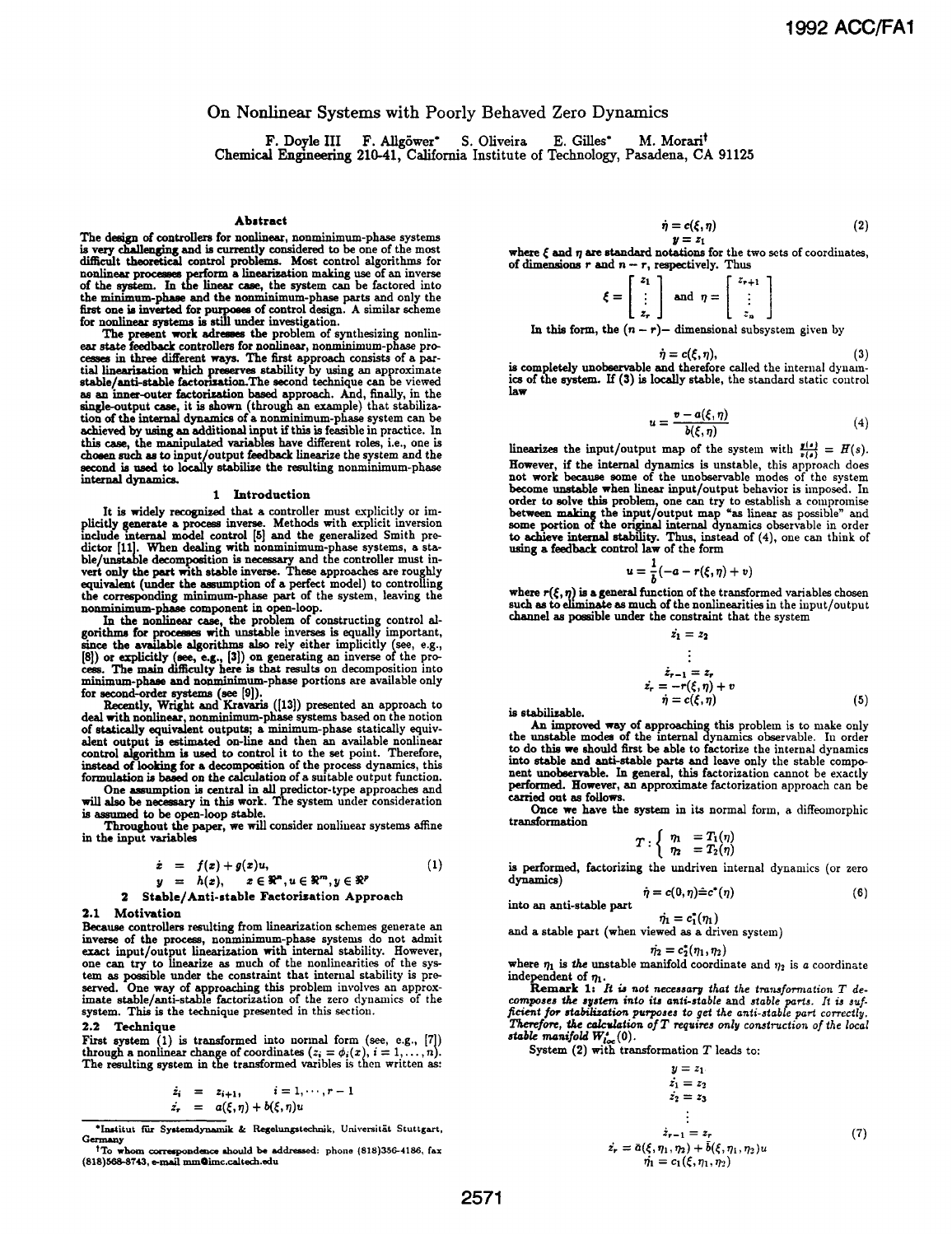with

$$
\dot{\eta}_2=c_2(\xi,\eta_1,\eta_2)
$$

$$
c_1(\xi,\eta_1,\eta_2)=\frac{\partial T_1}{\partial \eta}c(\xi,\eta)\big|_{\eta=T^{-1}(\eta_1,\eta_2)}
$$

$$
c_2(\xi,\eta_1,\eta_2)=\frac{\partial T_2}{\partial \eta}c(\xi,\eta)\big|_{\eta=T^{-1}(\eta_1,\eta_2)}
$$

Therefore, in order for the stable part to have no influence on the unstable one, the following condition

$$
\frac{\partial}{\partial \eta_2} \left( \frac{\partial T_1}{\partial \eta} c(\xi, \eta) \right) \big|_{\eta = T^{-1}(\eta_1, \eta_2)} \big) = 0
$$

must hold everywhere. In general, this will not be the case. However  $\eta_2$  always enters the expression for  $\eta_1$  only in terms of order greater than or equal to  $q = 2$ . This minimal cross-over order is intrinsic to the system and cannot be changed. Therefore, the unstable zero dynamics can be thought of as having a part of order less than  $q$ that does not depend on  $\eta_2$  and higher order terms depending on  $\xi, \eta_1, \eta_2,$  i.e.,

$$
\dot{\eta}_1=\bar{c_1}(\xi,\eta_1)+\mathcal{O}(\xi^\alpha\eta_1^\beta\eta_2^\gamma)
$$

with  $\alpha + \beta + \gamma = q$ . The application of the feedback

$$
u=\frac{1}{b}(-a-r(\xi,\eta_1)+v)
$$

where  $r(\xi, \eta_1)$  is chosen such that the system

$$
y = z_1\n\dot{z}_1 = z_2\n\dot{z}_2 = z_3\n\vdots\n\dot{z}_{r-1} = z_r\n\dot{z}_r = -r(\xi, \eta_1) + v\n\dot{\eta_1} = \zeta_1(\xi, \eta_1) + O(\xi^{\alpha} \eta_1^{\beta} \eta_2^{\gamma})
$$
\n
$$
\dot{\eta_2} = \zeta_2(\xi, \eta_1, \eta_2)
$$
\n(9)

 $\eta_2 = c_2(\xi, \eta_1, \eta_2)$ <br>is stabilizable when terms of order q and higher in the expression for  $\eta_1$  are neglected.

Thus, if we only consider terms of order up to  $q-1$ , the unobservable part of the internal dynamics is stable.

In many cases, the linear approximation can be made stabilizable with a linear feedback term

$$
r(\xi,\eta_1)=p^T\xi+s^T\eta_1,
$$

<sup>s</sup> and p being constant vectors of appropriate dimensions, when the linear approximation of the original system is controllable.

Using a nonlinear dependency of r on  $\eta_1$  and  $\xi$ , the remaining nonlinearities in the input/output channel can be influenced. Exact guidelines on how to choose  $r(\xi, \eta)$  are however not easy to obtain and there is no guarantee that there will always exist a function  $r(\xi, \eta_1)$  such that the system can be stabilized. If no such a  $r(\xi, \eta_1)$ exists that renders the resulting system (9) stabilizable, one can also

try to make a part of the stable internal dynamics observable in order<br>to achieve stabilizability.<br>Remark 2: We assumed so far that it is possible to find a<br>transformation to factorize the zero dynamics globally into stabl and anti-stable parts. As our accuracy can never exceed order q,<br>it is sufficient for stability to locally decompose the undriven internal dynamics up to order q. This can always be done using similar<br>techniques as in the center manifold theory (see, e.g., [1, 12]). It<br>should however be stressed that, in order to find the ezact q, not<br>only a lower bound o manner.

Remark 3: By using this technique, we get a partially lin-<br>earized system that is at least locally stable. However, no guarantee can be given that the resuling system is less nonlinear. It is, in general, a nonlinear system of lower order and in many cases the term  $r(\xi, \eta)$  can be chosen so as to minimize the effect of nonlinearities in the input/output channeL

## 2.3 Example

Let us consider the following simple example to motivate the stable/ anti-stable factorization approach to the control of nonminimumphase systems:

$$
\begin{aligned}\n\dot{x}_1 &= x_2\\ \n\dot{x}_2 &= -x_1 - 2x_2 + x_3 + 10x_4 + x_3x_4 + u\\ \n\dot{x}_3 &= -2x_1 - 3x_2 + x_3\\ \n\dot{x}_4 &= -x_4 + 0.3x_2^2\\ \n\dot{y} &= x_1\n\end{aligned}\n\tag{10}
$$

This is an open-loop stable system with strongly nonlinear input/output behavior and nonminimum-phase properties. This system is already in its normal form and we can easily identify that the last two equations constitute the internal dynamics. Moreover,  $x_3$  is

the unstable mode of the internal dynamics and  $x_4$  the stable one. Note that the stable and the unstable parts of the zero dynamics is already completely decoupled.

By using standard control theory, this system cannot be feedback<br>linearized. However, the following feedback control law:

$$
= z_1 + 2z_2 - z_3 - 10z_4 - z_3z_4 - p_1z_1 - p_2z_2 - s_1z_3 + v
$$

 $u = z_1 + 2z_2 - z_3 - 10z_4 - z_3z_4 - p_1z_1 - p_2z_2 - s_1z_3 + v$ <br>exactly linearizes the input/output map and permits the resulting system to achieve internal stability simultaneously. The interesting feature about this simple example is that because the unstable portion of the internal dynamics is linear, it is possible to exactly linearize the input/output map and achieve internal stability at the same time. However, the standard input/output linearization approach is not able to find such a stabilizing control law.<br>By choosing  $p_1 = 3.6, p_2 = 7, s_1 = -4.8$ , the closed-loop poles of<br>the linearized system are  $\lambda_1 = -1,$ 

Simulations of the output behavior for the original system and its linearized version for step changes in the input variables (u and v, respectively) are presented below:<br>Suprepease of nonlinear example system Ste



## S Inner-Outer Factoration Approach

### 3.1 Motivation

(8)

We have mentioned that exact linear behavior of the input/output map can only be achieved for systems with well-behaved interal dynamics. Thus, the important question to be adressed is the systematic degradation of the linear input/output map in order to achieve stable internal dynamics.

The previous section introduced a stable/anti-stable factorization approach to accomplish this task. In this section, we seek an inner-outer factorization-based approach.

# 3.2 Techique

The main objective here is, given a nonlinear dynamical system  $(P)$ with unstable sero dynamics, to derive a minimum-phase nonlinear system  $(P_M)$  with the following properties:

- $(i)$  Poles of the linearization of  $P$  around a given equilibrium point = Poles of the linearization of  $P_M$  around the same point (along the whole equilibrium manifold),
- (ii) Zeros of the linearization of P around a given equilibrium point = "reflection" of the zeros of the linearization of  $P_M$  around the same point (along the whole equilibrium manifold),

(iii)Static gain of  $P =$  Static gain of  $P_M$ .

From (ii) we can see immediatly that this technique requires all zeros of the linearization of  $P$  around the equilibrium point to be in the RHP (i.e., the system has to be maximally nonminimum-phase). This restriction comes from the fact that this approach reflects all the zeros of  $P$  when constructing the minimum-phase system  $P_M$ .

Here we will not use the normal form of nonlinear systems in the sense of Byrnes/Isidori (2) because, by manipulating  $c(\xi, \eta)$  we will not only affect the zero dynamics but also the pole dynamics, which we do not want to disturb since the plant is assumed to be open-loop stable. We will make use of the Fliess canonical form (4] or Zeitz/Krener observability canonical form [14, 10], whose interesting feature is that the pole and zero dynamics manifest themselves separately:

$$
z_1=z_2
$$

$$
\vdots
$$
\n
$$
z_{n-1} = z_n
$$
\n
$$
z_n = F(z, u, \dot{u}, \dots, u^{(n-r)})
$$
\n(11)

 $y = z_1$ <br>In this case, feedback linearization can be achieved by dynamic compensation of the form:

$$
F(z, u, u, ..., u^{(n-r)}) = \sum_{i=1}^{n} \hat{\beta}_i z_i + v \qquad (12)
$$

where the coefficients  $\beta_i$  are chosen in the usual way (to achieve

By performing a Jacobian linearization of the system (11) we obtain:

 $\dot{z_1} = z_2$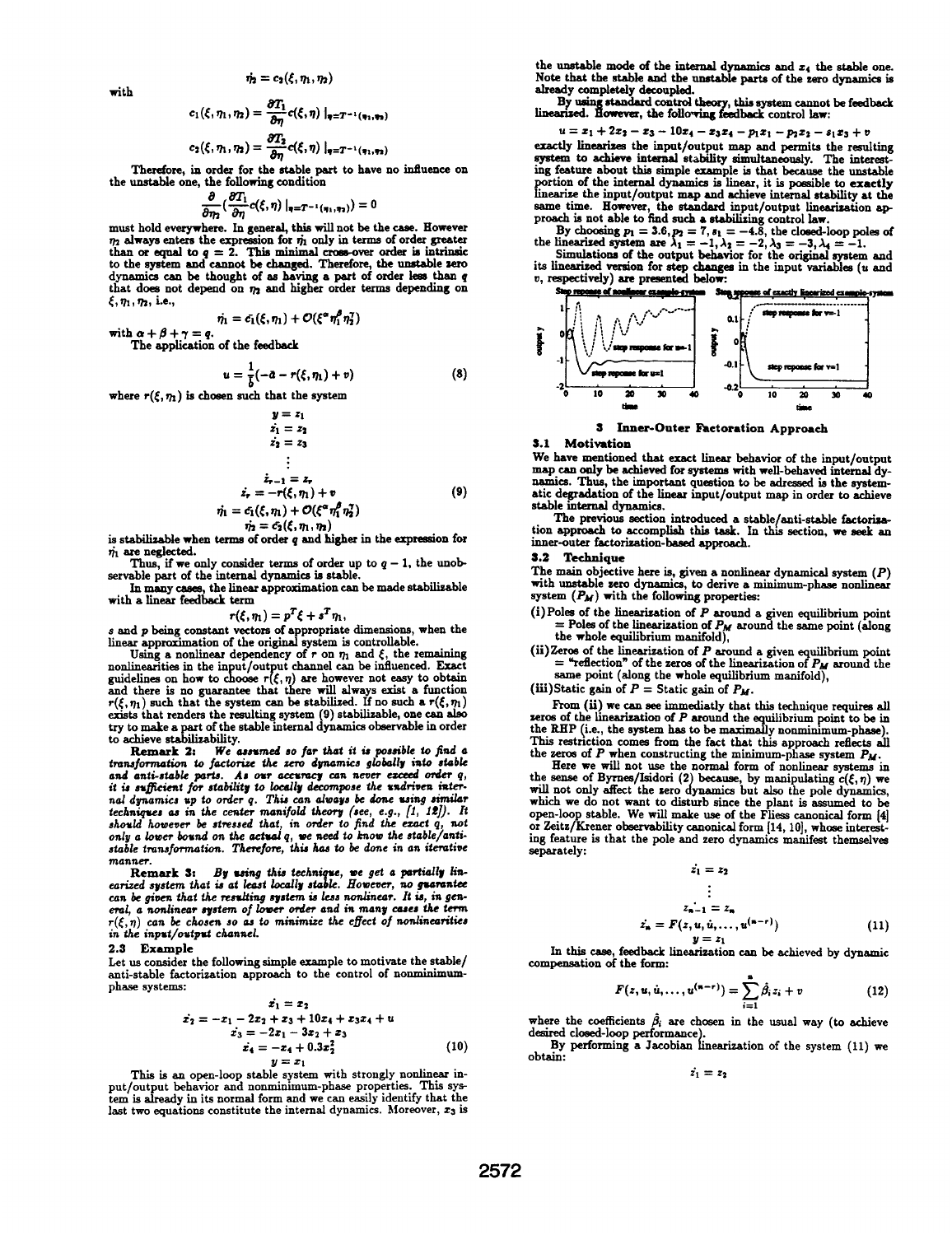$$
z_{\mathbf{n}-1}=z_{\mathbf{n}}
$$

 $\hat{c}_n = \alpha_1 z_1 + \alpha_2 z_2 + \ldots + \alpha_n z_n + \beta_0 u + \beta_1 u + \ldots + \beta_{n-r} u^{(n-r)}$  (13) where

$$
\alpha_i = \frac{\partial F}{\partial z_i} \mid_{eq},
$$

$$
\beta_i = \frac{\partial F}{\partial u^{(i)}} \mid_{eq},
$$

Note that the tranfer function for  $(13)$  is given by:

$$
G^*(s) = \frac{y(s)}{u(s)} = \frac{\beta_0 + \beta_1 s + \ldots + \beta_{n-r} s^{n-r}}{\alpha_1 + \alpha_2 s + \ldots + \alpha_n s^n}
$$
(14)

The construction of the minimum-phase system  $P_M$  is performed by application of time reversal to the derivatives of  $u$  (a procedure that affects only odd powered derivatives) in order to achieve the "reflection" of the seros through time  $t = 0$ . The key point here is that any of the terms appearing in the calculation of the coefficients  $\beta_i$  (which determine the zeros of  $(14)$ ) will influence the calculation

of the coefficients  $\alpha_i$  (which determine the pole dynamics of (13)).<br>To make the idea of time reversal clearer, let us recall the def-<br>initions of local stable and unstable manifolds in the neighborhood of a fixed point  $\bar{x}$  ( $W_{loc}^*(\bar{x})$ ,  $W_{loc}^*(\bar{x})$ ):

$$
W_{loc}^{\bullet}(\tilde{x}) = \{x \in U \mid \phi_t(x) \to \tilde{x} \text{ as } t \to \infty; \phi_t(x) \in U \forall t \geq 0\}
$$

 $W_{loc}^u(\bar{x}) = \{x \in U \mid \phi_t(x) \to \bar{x} \text{ as } t \to -\infty; \phi_t(x) \in UVt \leq 0\}.$ 

where  $\widetilde{U} \subset \mathbb{R}^n$  is a neighborhood of  $\bar{x}$  and  $\phi_t(x)$  is the flow of the dynamic system.

Therefore, we notice from these definitions that the spans of the stable and unstable eigenvectors can be "interchanged' by time revemal.

This means that  $P_M$  is, by construction, a (locally) minimumphae system.

The fundamental idea applied to the derivation of  $P_M$  is analogous to the inner-outer factorization of linear systems, in which the transfer function of the system  $(G)$  is factorized into:

 $G_M$ : minimum-phase (invertible) part; unstable zeros of  $G$  appear "reflected" through the imaginary axis in  $G_M$ .

 $G_A$ : stable part; "all-pass"; unity dynamic gain; its poles are equal to the "reflected" zeros of  $G$ .

such that,  $G = G_M.G_A$ .

Thus we can see the "reflection" of the unstable zeros of G across the jw-axis to yield poles of  $G_A$  and zeros of  $G_M$  as a symmetry in

time.<br>The resulting dynamic control law is determined by the solution<br>of the following ordinary differential equation along trajectories of<br>the closed-loop system:

$$
F_M(z, u, \dot{u}, ..., u^{(n-r)}) \quad \dot{=}
$$
\n
$$
F(z, u, -\dot{u}, \ddot{u}, -u^{(3)}, ..., u^{(n-r)}) \quad = \quad \sum_{i=1}^{n} \hat{\beta}_i z_i + v \qquad (15)
$$

One of the advantages of the construction of  $P_M$  from  $P$  is that the calculation is straightforward and, aside from the maximum nonminimum-phase condition on P, no more restrictions are present.

Other important characteristics of this inner-outer factorization procedure are:

- (i)The derivation is in the same spirit as the Hauser approximate inearization approaches (neglecting/adding terms to higher order derivatives of  $y$ ) [6].
- (ii) The derivation draws on tools from differential algebra which appears to be a more attractive framework for system inversion, realization, etc [4].
- (iiii)In terms of complexity of the calculations, the only hurdle is the inversion of the control dependent coordinate transformation. Other approaches for control of nonminimum-phase systems ([13, 9]) involve at least the same level of complexity in the calculation of their so-called "natural coordinates". In particular, [13] also requires the system to be involutive.
- (iv) Although we restrict ourselves to maximally nonminimum-phase systems in this report, the possibility that we could use a stable/ anti-stable factorization (the technique described in the previous section) on the differential representation of the plant and ther perform the time inversion on the unstable part of the zero dynamics may not be discarded.

Note that this approach provides a minimum-phase portion of the system but does not actually factor P into nonlinear minimum-phase and all-pass components. This is not as critical as it seems, however, because for control design, we are primarily interested in the minimum-phase portion itself.

Since [9] introduces a class of static feedback laws that makes the closed-loop system equivalent, under appropriate coordinate transformations, to a noninear first-order all-pass in series with a linear first-order lag, we found it useful to examine the equivalence between these and our results (in the case of two-dimensional systems). We concluded that the dynamics of the unobservable part of the system in the two cases are not identical (although they can be related by a diffeomorphism and share local stability properties). Kravaris and Daoutidis seek an outer factor that has the same dynamics as the plant and only a different output map. This makes the nonlinear ISE-optimization problem easier. In the present work, the outer factor has dramatically different dynamics (in general, not control affine). This makes the nonlinear ISE-optimization problem somewhat more difficult.

The plant  $P_M$  approximates (to some degree) the original non-<br>linear plant  $P$ . Furthermore this "approximation" becomes the outer factor (from inner-outer factoisation) in the limit of linear behavior.

This suggests a control architecture like the Smith Predictor for linear plants. The following block diagram illustrates the way the control action, given by solving equation (15) along trajectories of the closed-loop system, is implemented:



Here  $P_M$  is the outer factor which has the property that, along<br>the equilibrium locus, it yields an output equivalent to that of  $P$  (i.e.,<br>they are statically equivalent). Thus, tracking of  $y$  is guaranteed by<br>tracking loop observer is required.

#### 3.3 Example

Let us consider a CSTR reactor with isothermic Van de Vusse kinetics and a time delay in the output measurement (appoximated with a Padé approximation). Here we will look at a first order Padé approximation, but note that any other approximation is maximally nonminimum-phase as well.

$$
\begin{aligned}\n\dot{x}_1 &= -k_1 x_1 - k_3 x_1^2 + u(x_{10} - x_1) \\
\dot{x}_2 &= k_1 x_1 - k_2 x_2 + -u x_2 \\
\dot{x}_3 &= \frac{-2}{t_4} x_3 + \frac{4}{t_4} x_2 \\
y &= x_3 - x_2\n\end{aligned}
$$

 $y = x_3 - x_2$ <br>Straightforward calculations lead to:

$$
y^{(iii)} = F(x, u, \dot{u}, \ddot{u}) = a(x) + b(x)u + c(x)u^{2} + d(x)u^{3} + e(x)\dot{u} + f(x)u\dot{u} + g(x)\ddot{u}
$$
\n(16)

$$
\mathbf{r} = [\mathbf{r}, \ \mathbf{r}_1, \ \mathbf{r}_2]^T
$$

where  $x = [x_1, x_2, x_3]^T$ .<br>Therefore, for dynamic feedback linearization, we should synthetize v such that:

$$
F(x, u, \dot{u}, \ddot{u}) = -\alpha_1 y - \alpha_2 \dot{y} - \alpha_3 \ddot{y} + k v
$$

where the parameters  $k$  and  $\alpha_i$ ,  $i = 1, 2, 3$ , are designed for closed-loop performance. However, because this is a purely nonminimumphase system, the above synthesis would lead to an unstable controller. Thus, instead of designing the controller based upon  $F(x, u, \ddot{u}, \ddot{u})$ , we design it based upon  $F_M(x, u, \ddot{u}, \ddot{u})=F(x, u, -\dot{u}, \ddot{u})$ .

In terms of practical implementation, there is a further complication: we need to construct an open-loop observer in order to reconstruct the state variables (as mentioned before).

So, there are two pieces to the controller design, i.e., generating u (dynamic compensator) and generating the transformed states  $(z_i, i = 1, 2, 3)$ , for the dynamic compensator to use. For the estimator of the states, we employ an open-loop observer requiring  $u, \dot{u}, \ddot{u}$ as inputs. Additionally, for the dynamic compesator, we define the following (transformed)  $F_M$  function  $(\tilde{F}_M)$ :

$$
F_M(z, u, \dot{u}, \ddot{u}) = \hat{a}(z, u, \dot{u}) + \dot{b}(z, u, \dot{u})u + \dot{c}(z, u, \dot{u})u^2
$$

 $+ \tilde{d}(z, u, \dot{u})u^3 + \hat{\epsilon}(z, u, \dot{u})\dot{u} + \hat{f}(z, u, \dot{u})\dot{u} + \hat{g}(z, u, \dot{u})\ddot{u}$  (17) Then, the resulting dynamical controller (with states  $u_0, u_1$ ), is given by:

$$
\dot{u_0} = u_1
$$
  

$$
\dot{u_1} = \frac{\left[(-\alpha_1 z_1 - \alpha_2 z_2 - \alpha_3 z_3) + k v\right]}{\hat{g}}
$$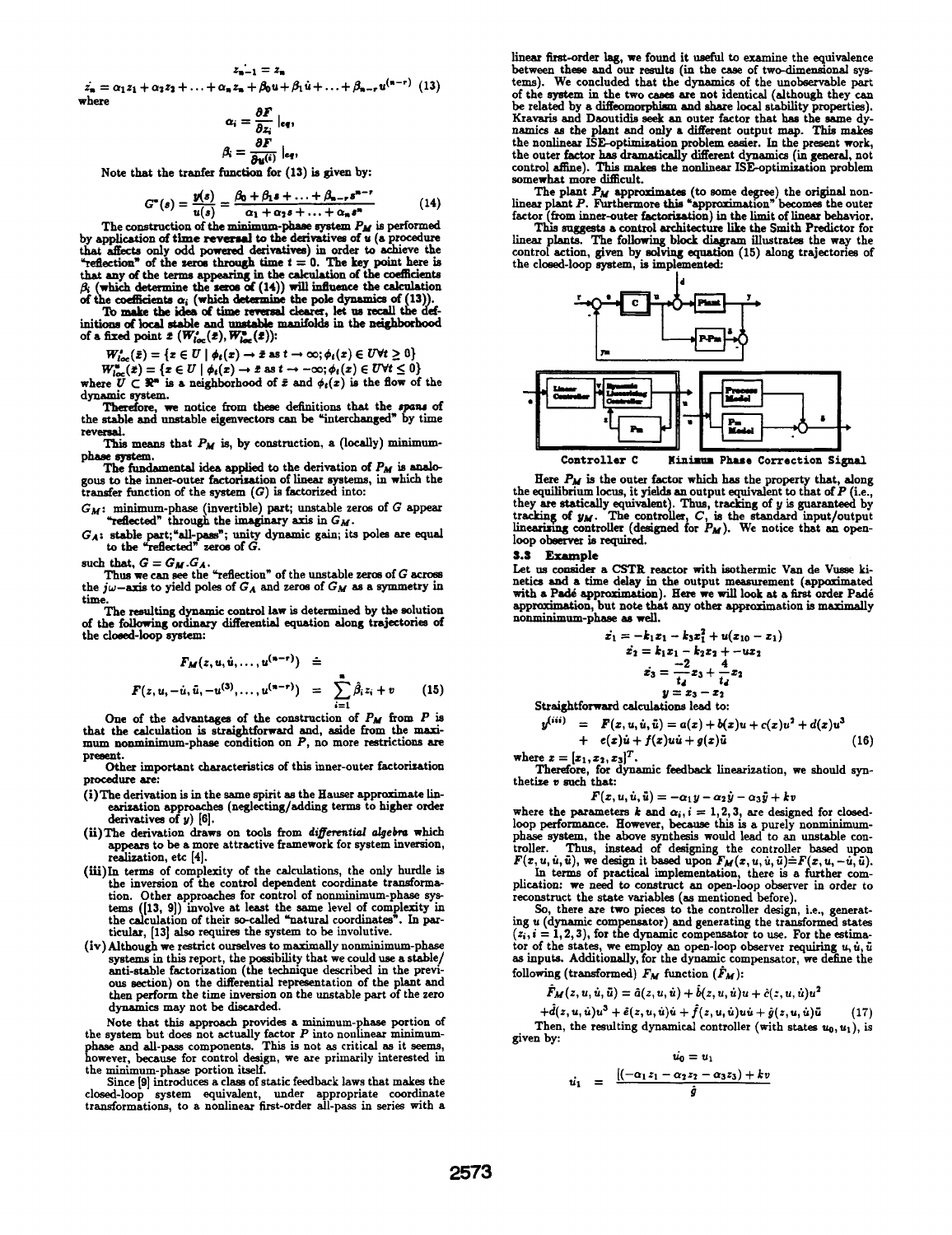$$
-\frac{(\hat{a}+\hat{b}u_0+\hat{c}u_0^2+\hat{d}u_0^3+\hat{c}u_1+\hat{f}u_0u_1)|}{u=u_0}\tag{18}
$$

## 4 Multiple-Input Approach

4.1 Motivati

We know that if system  $(1)$  has relative degree r at a point  $x_0$ , it is always possible to find a nonlinear coordinate transformation that puts the system in the so-called normal form (in the sense of Byrnes/Lsidori) (2). Then it is easy to see that the state feedback

$$
u=\frac{v-a(\xi,\eta)}{b(\xi,\eta)}
$$

will transform the system into a system whose input/output behavior is identical to that of a linear system having a transfer function

$$
\frac{y(s)}{v(s)}=H(s)=\frac{1}{s^s}.
$$

As in the normal form  $y = z_1$ , asymptotic tracking of the output may be achieved by selecting the external input  $v$  such that the matrix associated with the first r-dimensional system in (2) has all eigenvalues in the LHP. However, this procedure will work only in the case that the internal dynamics of (2), given by

$$
= c(\xi, \eta)
$$

are locally stable (i.e., in a neighborhood U of the point  $x_0$ , all the eigenvalues of the linearization of  $\eta = c(0, \eta)$  lie in the LHP).

If the zero dynamics is unstable one can take advantage of additional manipulated variables if available. While some of these variables are used to linearize the input/output map, others may be used<br>to locally stabilize the internal dynamics (which remain unobservable but can now be made stabilizable).

#### 4.2 Technique

To make the explanation clearer, let us consider the single-output case (the extension to MIMO systems is straightforward). Let us suppose that with respect to a certain input  $u_1$ , the system has a well-defined relative degree r at the point  $x_0$  (the operating point around which we desire to operate the system, for example).

Remark: By well-defined relative degree we mean that the point  $z_0$  may not be a singularity. So far, we have identified two different types of singular points, at which the static control law resulting from the input/output linearization procedure described above<br>is not well-defined. In the first case, the gain of the linearization of the system changes sign at the singular point and, in the second, one or more zeros move across the  $j\omega$ -axis. In both cases, we lose controllability for all practical purposes.

Let us asume that the obtained zero dynamics is unstable (one or more eigenvalues of its linearization around  $x_0$  has a non-negative real part). If there is another manipulated variable in the real sys-<br>tem, then we can consider an extra feedback control law  $u_2$  that will<br>permit us to locally stabilize the zero dynamics. This means that though the zero dynamics is completely undriven with respect to the input  $u_1$  it can have its stability characteristics changed by  $u_2$ .

Of course, this approach is justified only if all the posible ma-aipulated variables with respect to which the system has well-defined relative degree at the operating point of interest, considered sepa-rately for purposes of input/output linearization, generate nonminimum-phase zero dynamics.

If we choose  $u_1$  (input with respect to which the system has relative degree r at  $x_0$ ) to linearize the input/output behavior, we obtain the following "modified" normal form:

$$
z_1 = z_2
$$
  
\n
$$
z_2 = z_3
$$
  
\n
$$
\vdots
$$
  
\n
$$
z_{r-1} = z_r
$$
  
\n
$$
z_r = a(\xi, \eta, u_2) + b(\xi, \eta, u_2)u_1
$$
  
\n
$$
\eta = c(\xi, \eta, u_2)
$$
  
\n
$$
u = z_1
$$
\n(19)

Then the next step is the selection of  $u_2 = u_2(\eta)$ , such that the linearization of  $\dot{\eta} = c(0, \eta, u_2)$  at  $x_0$  has all eigenvalues in the LHP. 4.3 Example

The example we will consider here is a CSTR reactor with exothermic<br>Van de Vusse kinetics (see [2] for the formulation of the isothermal case):

$$
A \xrightarrow{k_1} B \xrightarrow{k_2} C
$$
  

$$
2A \xrightarrow{k_3} D
$$

Model for the System:

$$
\dot{x}_1 = -k_1(x_3)x_1 - k_3(x_3)x_1^2 + u_1(x_{10} - x_1)
$$
\n
$$
\dot{x}_2 = k_1(x_3)x_1 - k_2(x_3)x_2 - u_1x_2
$$
\n
$$
\dot{x}_3 = \frac{-\Delta H_1 k_1(x_3)x_1 - \Delta H_2 k_2(x_3)x_2 - \Delta H_3 k_3(x_3)x_1^2}{\rho C p}
$$

$$
\frac{u_1(x_{30}-x_3)+\frac{u_3}{V}}{\rho Cp} \qquad y=x_2 \tag{20}
$$

where  $x_1$  and  $x_2$  are the concentrations of A and B, respectively,  $x_3$ is the temperature of the reactor,  $u_1$  is the flow rate  $(F/V)$ ,  $u_2$  is the heat exchanged between the reactor and the surroundings  $(Q)$ ,  $x_{10}$ is the concentration of  $A$  in the feed stream,  $x_{30}$  is the temperature of the feed stream and  $k_i(x) = k_{i0}e^{-\frac{x_i}{R_x}}, i = 1, 2, 3.$ 

+

Now let us assume that both the flow rate  $u_1$  and the heat input to the reactor  $u_2$  can be chosen as manipulated variables. We know that linearization of the input/output map can be performed by using a feedback law of the form:

$$
u=\frac{1}{L_gL_f^{n-1}h(x)}(-L_f^n h(x)+v)
$$

In our system, the relative degree of  $u_1$  is equal to 1 and can be defined on the whole phase plane, since  $L_{g_1}h(x) = -x_2 \neq 0$  (where  $f, g_1, g_2$  are defined according to the general format (1)). Therefore the system has well-defined relative degree  $(r = 1)$  with respect to  $u_1 \ \forall z \in \mathbb{R}^3$ . However, if we choose to linearize the input/output behavior of the system by using  $u_1$ , the resulting zero dynamics is nonminimum-phase.

So, let us consider the posibility of using u2 in order to linearize the input/output map of (20). As

$$
K(x)=L_{g_2}L_{f}h(x)=\frac{1}{V\rho Cp}\frac{\partial}{\partial x_3}[k_1(x_3)x_1-k_2(x_3)x_2],
$$

we conclude that the relative degree of the system with respect to

 $u_2$  is not defined everywhere (i.e.,  $r \neq 2$  at the points for which  $K(x) = 0$ ). This should not be a problem if the operating point we select is not one of the points at which K vanishes identically.<br>Now suppose it is

$$
\frac{\partial x_2}{\partial x_3}(x^*)=0
$$

Thus we are interested in operating at the point for which the gain between the output  $y = x_2$  and  $x_3$  vanishes. Since  $u_2$  is the heat input to the reactor and the gain between the concentration of  $B$  (output variable) and the temperature is zero at the optimum, intuition suggests that the use of  $u_2$  to control the system will be problematic.

We can easily show that  $K(x^*) \neq 0$ , i.e., the gain of the linearization of the system does not vanish at the optimum, which indicates that the singular locus does not intersect the equilibrium manifold at  $x^*$ . However, because the only zero of the linearization of the system moves from the LHP to the RHP through infinity, we have controllability problems at this point. Actually, at  $x^*$ , the finite zero of the system di

Note that the kind of singularity that the optimum point represents in this example is different from the singularity that we find in the case of a CSTR reactor with the exothermic kinetics  $A \rightleftharpoons B$  (for a more detailed discussion of this example see [3]). In this last case, the gain is zero and simultaneously the zero of the linearization of the system disappears at the optimum point  $(K(x^*) = 0)$ . Thus, by using  $u_1$  to l

a nonminimum-phase zero dynamics and by using  $u_2$  for the same purpose we 4et <sup>a</sup> not well-defined relative degree at the optimum operating point (which means controllability proble). In order to illustrate the resulting behavior in this last case when we try<br>to make the conversion of B symptotically approach its maximum<br>value on the equilibrium curve, we have performed some numerical<br>simulations of the system  $\Delta H_1 = -5, \Delta H_2 = -15, \Delta H_3 = -20, E_1 = 15, E_2 = 25,$ <br>  $E_3 = 15, k_{10} = 1e8, k_{20} = 1e10, k_{30} = 1e7, x_{10} = 10, x_{30} = 300,$ <br>  $\rho C_P = 1, V = 1$ . Notice that we have redefined the variables in terms of deviation variables with respect optimum point. The external linearizing control variable v was selected such that the matrix associated with the linearization of the system around z\* has one real negative eigenvalue and a pair of com-plex conjugates with negative real part. Thus the kind of behavior we wish to obtain is that for initial conditions sufficiently close to the

origin, the control  $u_2$  is able to drive the system towards the origin.<br>However, we can clearly see in the plots shown below that despite the huge magnitude of  $u_2$ , the heat removed from the reactor, trajectories starting very close to the origin do not approach the origin and tend to behave in a very unpredictable way.